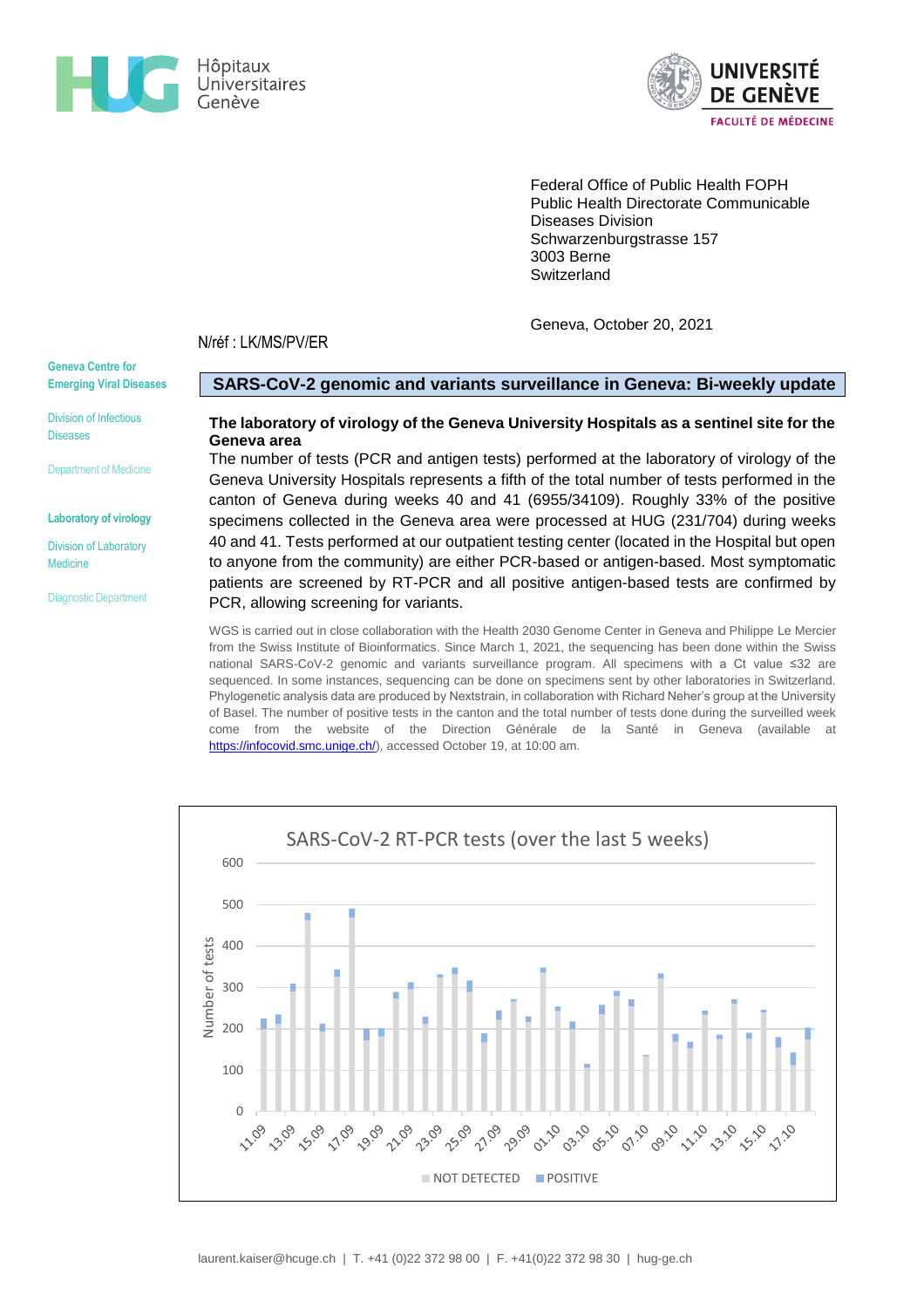

Both the absolute number of positive SARS-CoV-2 tests and the percentage of positive results have continued to decrease until the middle of week 41 (mean positivity rate over 7 sliding days of less than 3), with a new increase at the end of week 41 (positivity rate of 10% on Sunday, October 17) while the number of tests performed decreased.

The increase in the positivity rate was also obvious at our outpatient symptomatic testing center at the end of week 41 (sector E'), where the positivity rate reached more than 20% again for the first time since mid-September.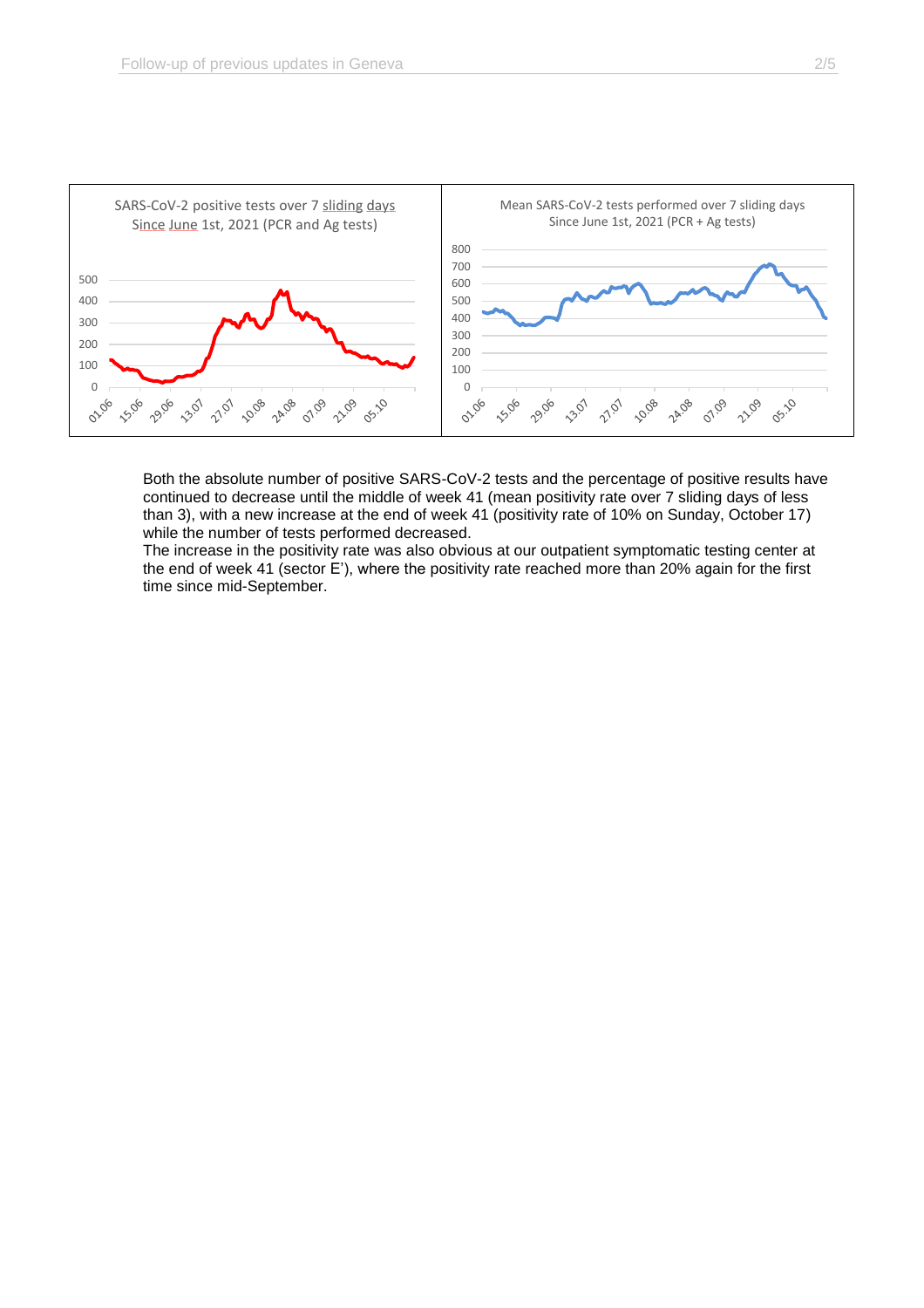

# **SARS-CoV-2 lineages identified by whole-genome sequencing at HUG from samples (Ct value ≤32) collected from Geneva residents**

Results of WGS of 794 sequences submitted to GISAID between August 23 and October 10, 2021.

B.1.617.2 (Delta, or one of its sub-lineages) represented the only SARS-CoV-2 variant identified in samples collected from Geneva residents over the last 4 weeks.

No other VOC/VOIs have been retrieved in the last sequencing batch. Of note, no B.1.621 (Mu) or B.1.620 variant have been identified since mid-September.

Numerous Delta sub-lineages have been identified and some mutations can accumulate in the Delta background. Sub-lineages are not depicted here.

Currently, one Delta sub-lineage called AY.4.2, carrying 2 additional mutations Y145H and A222V is rapidly increasing in frequency in the UK, where a growth advantage of 10-15% has been observed. It is too soon however to conclude that this corresponds to an intrinsic increased transmissibility of this sub-lineage or to increased spread led by behavioral events.

In Geneva, this sub-lineage has only been identified once in late July, in an individual having experienced a SARS-CoV-2 infection despite vaccination.

Of note, more information will follow in the next reports regarding any potential increased risk associated with Delta sub-lineages.

Additional remark: due to a technical problem encountered during the WGS process, a total of 76 SARS-CoV-2 positive samples collected between September 23 and 28 could not be sequenced. This partly explains the drop in the number of sequences available during this period. Please note that the data collected on week 39 (from 4 to 10 October) are still incomplete, as sequencing is still ongoing.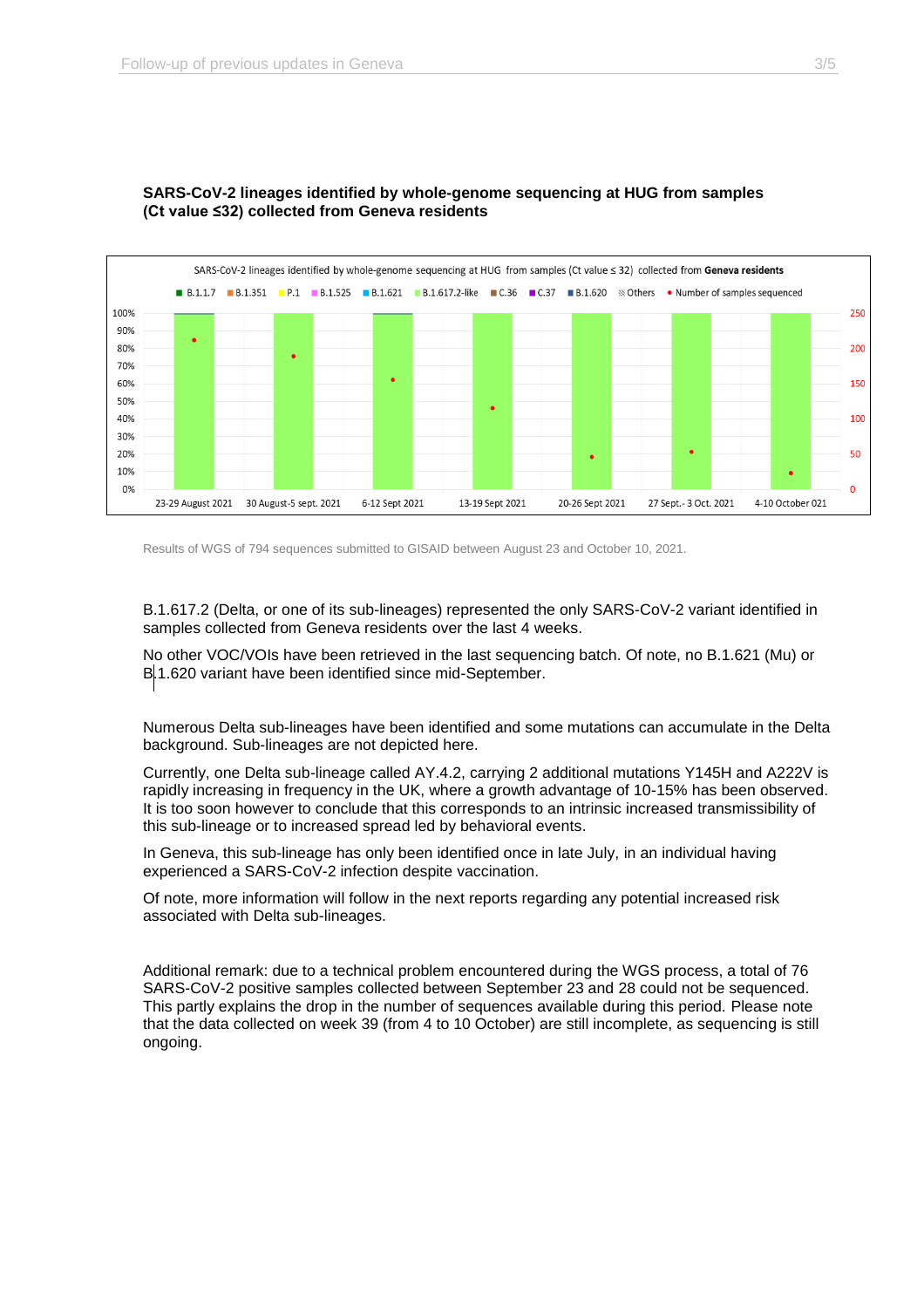#### **Post-vaccination infections in the canton of Geneva**

Post-vaccination infection is defined here as a positive SARS-CoV-2 test occurring more than 14 days after the second vaccine dose. This surveillance is done in collaboration with the Direction Générale de la Santé (DGS) of Geneva. Data are collected by the DGS of Geneva during contact tracing calls after having obtained informed consent from SARS-CoV-2 positive patients. The list of patients with post-vaccination infections is sent weekly to HUG virology laboratory, which makes an effort to retrieve initial diagnostic samples in order to ensure sequencing, as recommended by FOPH.

Among the 304 and 423 new COVID-19 cases reported by the Direction Générale de la Santé in Geneva respectively over week 40 and 41, respectively, 21% and 25% have been identified as postvaccination infections.

A total of 166 post-vaccination infections have been identified in the Canton of Geneva among 723 cases during the first two weeks of October, 2021 (week 40 and 41). Over the same time period, only 5 fully vaccinated patients have been hospitalized at HUG\*\*. Among them, one was hospitalized because of comorbidities/concomitant disease and not because of severe COVID-19, another was severely immunocompromised.





Of note, available data show that post vaccination infection epidemiology follows the epidemiology of circulating variants in the community. Preliminary analysis of available sequences from SARS-CoV-2 breakthrough vaccine infections since the beginning of 2021 in the Geneva area show no specific mutation selected. Consolidated data will follow.